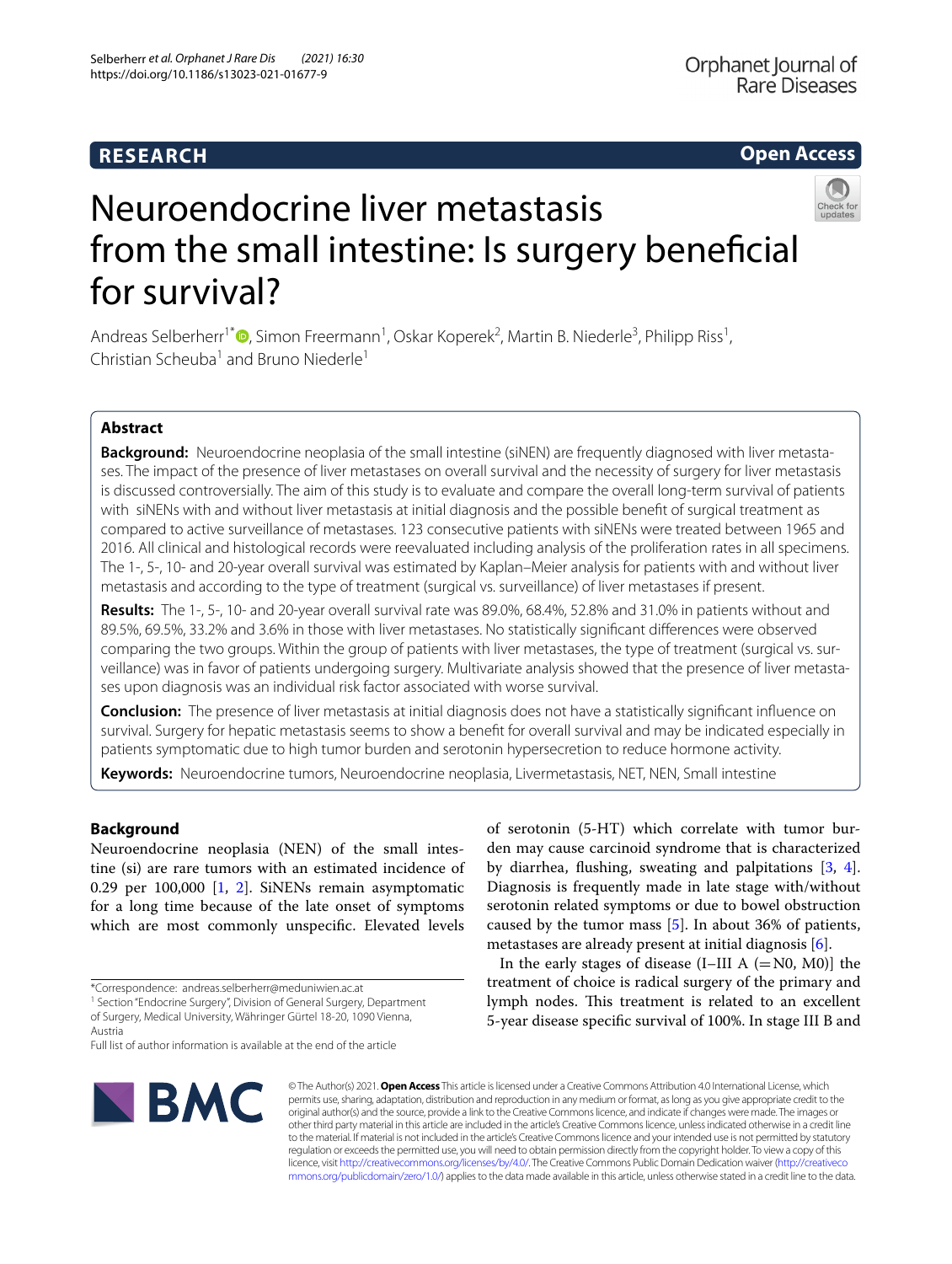IV patients' 5-year survival rates of 97.1% and 84.8% are reported [[2,](#page-5-1) [7](#page-5-6)].

The benefit of surgical therapy of liver metastasis is discussed controversially. A recent analysis showed that the type of liver resection (anatomic versus non-anatomic) in patients with M1 disease showed higher rates of recurrence after non-anatomic resection but the type of resection did not afect overall survival [[8\]](#page-5-7). Another analysis of 111 patients found that surgical resection infuenced mortality after 5 but not after 10 years [[9\]](#page-5-8). It was the aim of this study to compare survival rates of patients with and without liver metastasis and to investigate whether surgery for hepatic metastasis can improve overall survival.

To our knowledge, this is the frst study investigating the reasonability of liver surgery in a big cohort of patients with siNENs over a follow-up period of 20 years.

#### **Methods**

In this study we included all patients who had received surgery for the primary tumor $\pm$ surgery for liver metastases because of a siNEN between 1965 and 2016 at the Division of Surgery, Medical University of Vienna.

Clinical and therapeutic details were documented for all patients. All histological specimens were revised and reclassifed by one pathologist, including immune-histochemical analysis of the Ki-67 proliferation index. The grading (G1–G3) was performed according to the current guidelines [[10](#page-5-9)].

Follow-up was performed at the outpatient clinic of the department of surgery following the current ENETS recommendations [[11\]](#page-5-10).

## **Statistics**

Loss of long-term follow-up was documented in 6/123 (4.9%) patients. These patients were excluded from survival analysis (Table [2](#page-3-0)). Furthermore, three patients had received a liver transplant, also these patients were regarded as a separate group and not included in the survival analysis (n of patients included in the survival analysis =  $114$ ).

Additional adjuvant medical treatment (e.g. somatostatin-analogues, mTOR-inhibitors, RTK-inhibitors, livertargeted therapies) was discussed in multidisciplinary tumor board meetings and (if feasible) recommended during follow-up and was performed uniformly in patients of all groups according to progress regarding RECIST criteria or contemporary criteria of the respective era the patient was treated in. Therefore, additional loco-regional treatment after surgery or during surveillance may be regarded the same for all patients and is therefore not discussed in detail.

The survival rates were estimated by Kaplan–Meier analysis for patients with and without liver metastasis and according to the type of treatment of liver metastases (surgical vs. surveillance).

In a sub-analysis the patients with small liver resections  $(\leq 1$  segment, group 2a, 15 patients) were merged into one cohort with patients with liver resections of more than one segment (>1 segment, group 2b, 7 patients). Details of the subgroups are presented in Table [3](#page-3-1).

Survival rates of groups were compared using log-rank tests for the overall survival and cox regression was performed. Statistical signifcance was considered with a  $p < 0.05$ .

All calculations were done with SPSS Statistics 26.0 and Microsoft Excel 16 for Windows.

## **Results**

One hundred and twenty-three patients with siNENs of the of the jejunum  $(n=22 [17.9\%])$  or ileum  $(n=101$ [82.1%]) were treated at the Division of Surgery, Medical University of Vienna within 50 years (1965 and 2016). Seventy one were male (57.7%) and 52 (42.3%) were female (ratio: male:female = 1.37:1); the mean age was 62 (range: 36—87 years).

The primary tumors were classified G1 in 94/123 (76.4%) or low G2 (Ki-67 ≤ 5%) in 29/123 (23.6%). No G3 tumors were verifed. Multifocality was seen in 40/123 (32.5%) patients.

In 81/117 (69.2%) liver metastasis were documented. The distribution of the proliferation index was equal and therefore comparable between patients with and without liver metastases.

The detailed staging of the patients is summarized in Table[1.](#page-2-0)

#### **Overall survival of M0 and M1 patients**

The mean follow-up was  $121 \pm 49.4$  in group M0 and  $86 \pm 7.6$  months in group M1. The overall survival calculation by Kaplan–Meier showed an estimated survival of  $176.3 \pm 30.3$  months for patients without liver metastases and  $98.1 \pm 8.1$  months for patients with liver metastases (Fig. [1\)](#page-2-1). Although there was a clear trend for better survival in group M0 in the overall comparison with the log rank test, the result marginally did not reach statistical significance  $(p=0.051)$ . The cumulative 1-, 5-, 10- and 20-year survivals calculated by Kaplan–Meier are summarized in Table [2](#page-3-0).

## **Treatment specifc overall survival of M1 patients**

In the sub-analysis the mean overall survival estimated by Kaplan–Meier for patients without surgery for liver-metastases was  $88.1 \pm 8.3$  months and  $130.7 \pm 18.5$  months for patients who had received liver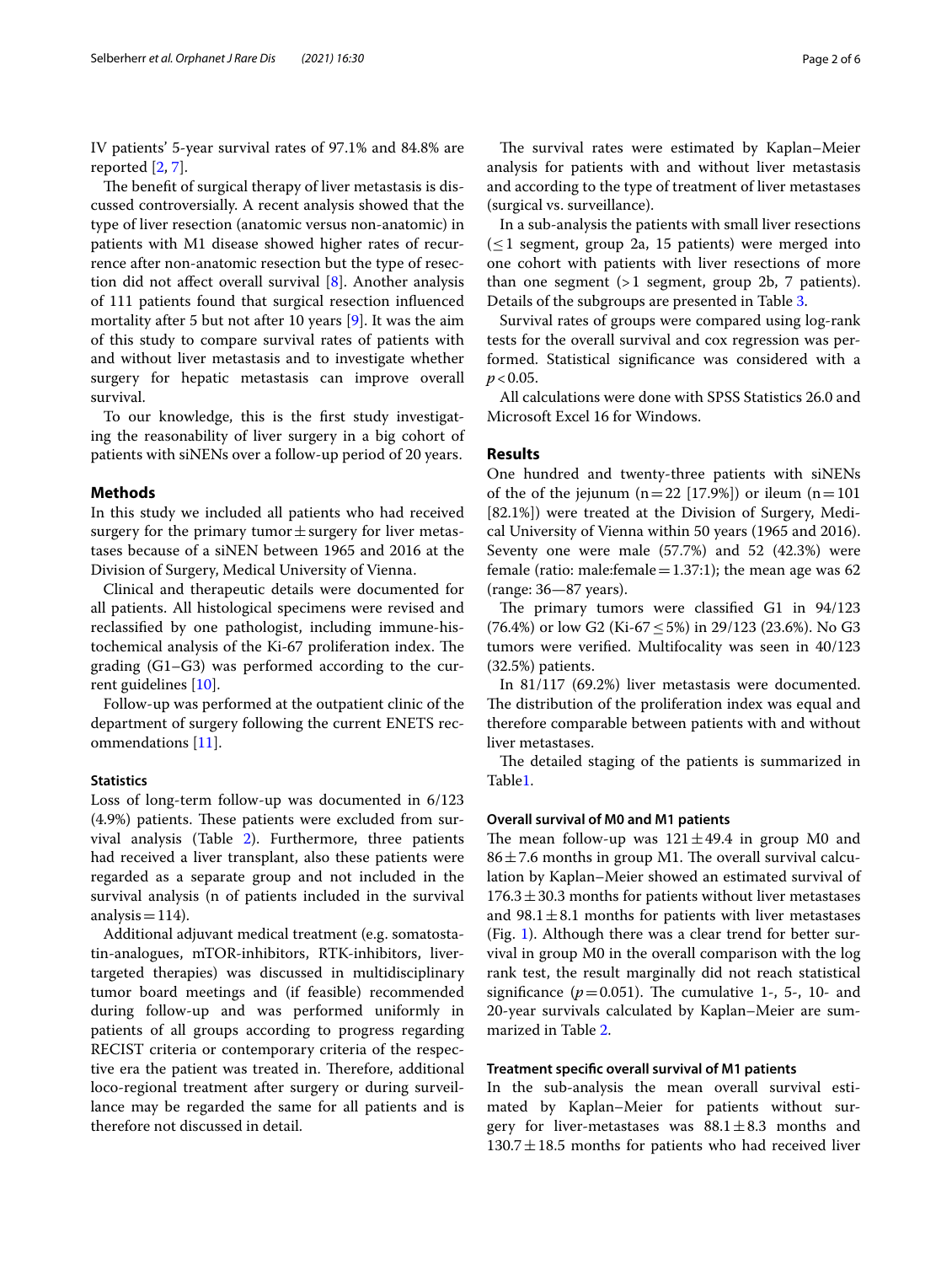## <span id="page-2-0"></span>**Table 1 Demographics**

|                |                                                      | Total<br>$n = 123/117a$     |
|----------------|------------------------------------------------------|-----------------------------|
| Gender         | Male                                                 | 71 (57.7%)                  |
|                | Female                                               | 52 (42.3%)                  |
| Localization   | Jejunum                                              | 22 (17.9%)                  |
|                | <b>Ileum</b>                                         | 101 (82.1%)                 |
| Grading        | G1                                                   | 94 (76.4%)                  |
|                | G2                                                   | 29 (23.6%)                  |
| Primary tumors | Solitary                                             | 83 (67.5%)                  |
|                | Multiple                                             | 40 (32.5%)                  |
| Age (range)    |                                                      | 62 (36; 87)                 |
| Stage I-III A  | <b>NO, MO</b>                                        | 35/117 <sup>a</sup> (29.9%) |
| Stage III B    | N1, M0                                               | $1/117a$ (0.9%)             |
| Stage IV       | N0/N1, M1                                            | 81/117 <sup>a</sup> (69.2%) |
|                | No liver surgery (surveillance-Group 1)              | 53/81 (65.4%)               |
|                | Liver resection $\leq 1$ segment (Group<br>2a)       | 17/81 (21.0%)               |
|                | Liver resection > 1 segment (Group<br>2 <sub>b</sub> | 8/81 (9.9%)                 |
|                | Liver transplantation                                | $3/81$ $(3.7%)^b$           |

<sup>a</sup> 6 patients were lost in long-term follow-up

<sup>b</sup> Excluded from survival analysis

surgery (Fig. [2\)](#page-3-2). The log rank test shows statistical significance  $(p = 0.04)$ .

The Kaplan–Meier calculation demonstrated a 1-year survival of  $86.5 \pm 4.4\%$  (patients at risk: 49) for patients without and  $96.0 \pm 3.9\%$  (patients at risk: 21) for patients with liver surgery.

The 5-year and 10-year survival was  $68.8 \pm 6.4\%$ (patients at risk: 33) and  $24.3 \pm 6.6\%$  (patients at risk: 9) for patients with surveillance,  $73.9 \pm 10.2$ % (patients at risk: 12) and  $60.5 \pm 12\%$  (patients at risk: 6) for patients with liver surgery, respectively. The 20-year survival calculations showed that one patient in the group without surgery was still alive. Details, including the sub-analysis according to the extent of surgery are listed in Table [3](#page-3-1).

No statistical signifcance with regard to overall survival was documented comparing group 2a (minor liver surgery) and 2b (major liver surgery).

## **Multivariate analysis**

A cox proportional hazards regression analysis was performed on individual risk factors (presence of liver metastases; grading: G1 vs. G2; multifocality; surgery vs. surveillance) and showed that only the presence of liver metastases at diagnosis was an individual risk factor for worse survival (hazard ratio: 2.371).

## **Discussion**

Due to a long indolent course, many patients with siN-ENs are diagnosed in a late, metastasized state. Therefore, not surprisingly, distant metastases were found in

<span id="page-2-1"></span>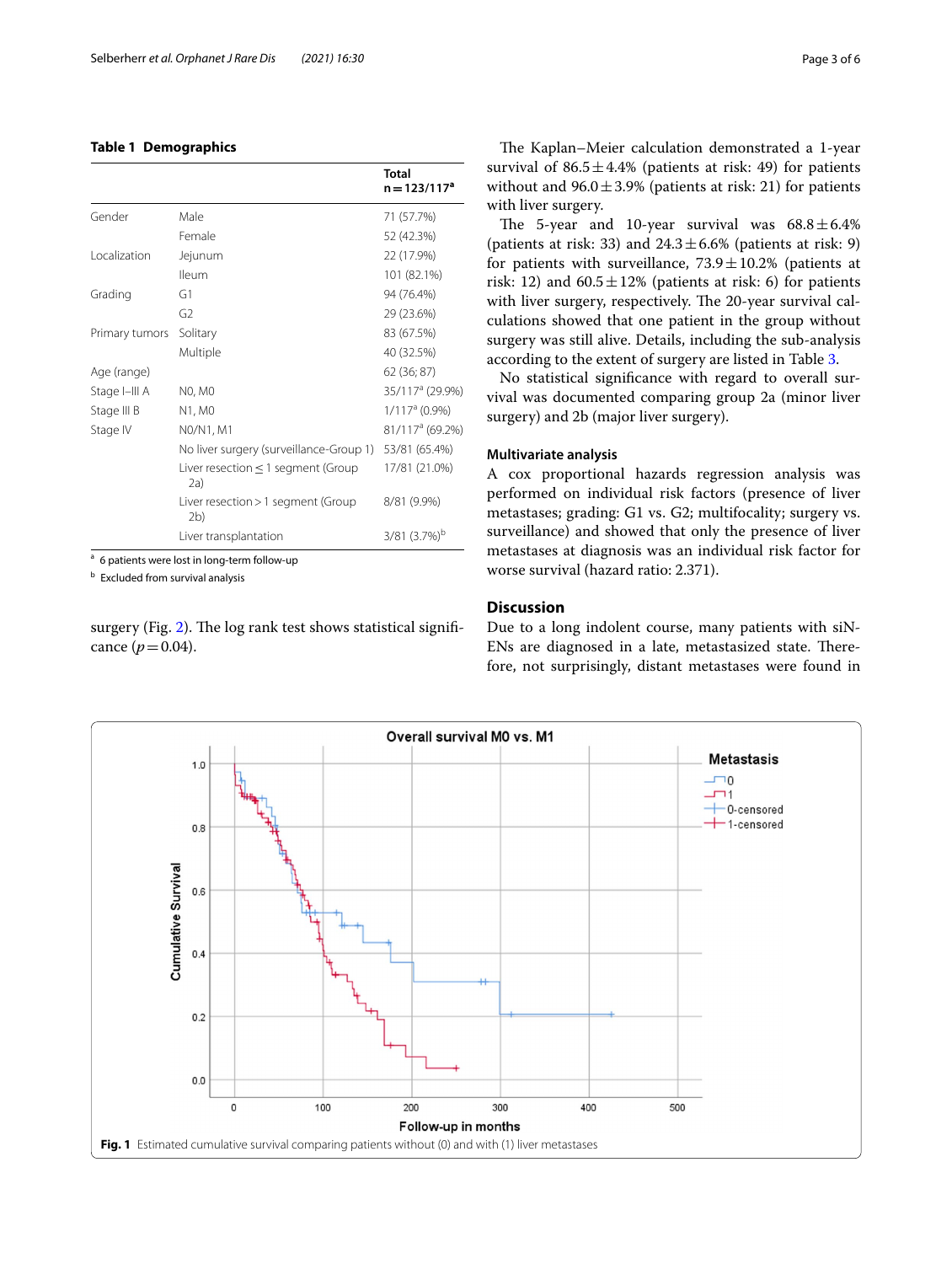| Metastasis     |                      |                       | Estimated cumulative survival (Kaplan-Meier) |                       |                       |  |  |  |  |
|----------------|----------------------|-----------------------|----------------------------------------------|-----------------------|-----------------------|--|--|--|--|
|                |                      | 1-year                | 5-year                                       | 10-vear               | 20-year               |  |  |  |  |
| M <sub>0</sub> | n = 36/117 (30.8%)   | $89.0 \pm 5.2\%$ [32] | $68.4 \pm 7.9\%$ [22]                        | $52.8 \pm 8.7\%$ [17] | $31.0 \pm 10.0\%$ [5] |  |  |  |  |
| M1             | $n = 81/117(69.2\%)$ | $89.5 \pm 3.3\%$ [76] | $69.5 \pm 5.4\%$ [46]                        | $33.2 \pm 6.1\%$ [17] | $3.6 \pm 3.4\%$ [1]   |  |  |  |  |

<span id="page-3-0"></span>

|  |  |  |  |  | Table 2 Overall 1-, 5-, 10- and 20-year survival; [patients at risk] |
|--|--|--|--|--|----------------------------------------------------------------------|
|--|--|--|--|--|----------------------------------------------------------------------|



<span id="page-3-2"></span><span id="page-3-1"></span>**Table 3 Overall 1-, 5-, 10- and 20-year survival regarding treatment of liver metastases; [patients at risk]**

| <b>Treatment</b> |                                         |          | Estimated cumulative survival (Kaplan-Meier) |                       |                       |                   |  |
|------------------|-----------------------------------------|----------|----------------------------------------------|-----------------------|-----------------------|-------------------|--|
|                  |                                         |          | 1-year survival                              | 5-year survival       | 10-year survival      | 20-year survival  |  |
| Group 1          | Surveillance                            | $n = 52$ | $86.5 \pm 4.4\%$ [49]                        | $68.8 \pm 6.4\%$ [33  | $24.3 \pm 6.6\%$ [9]  | $3.4 \pm 3.2$ [1] |  |
| Group 2          | Surgery                                 | $n = 22$ | $96.0 \pm 3.9\%$ [21]                        | 73.9 ± 10.2% [11]     | $60.5 \pm 12\%$ [6]   |                   |  |
| Subgroup 2a      | Minor liver surgery ( $\leq$ 1 segment) | $n = 15$ | $94.1 \pm 5.7\%$ [14]                        | 76.7 ± 12.2% [6]      | $63.9 \pm 15.5\%$ [3] | $\mathbf 0$       |  |
| Subgroup 2b      | Major liver surgery $(>1$ segment)      | $n = 7$  | $100\%$ [7 <sup>a</sup> ]                    | $71.4 \pm 17.1\%$ [5] | $57.1 \pm 18.7\%$ [3] | 0                 |  |

<sup>a</sup> Only one patient remained free of liver-metastases during follow-up

81/117 (69.2%) patients, which is a higher number than reported in a former analysis [[6\]](#page-5-5). Current literature controversially discusses the surgical treatment of (asymptomatic) primary tumor(s) and lymph node metastasis and the infuence on prognosis in patients with verifed liver metastases [\[12](#page-5-11)[–15\]](#page-5-12). However, primary tumors and lymph node metastases may cause bowel obstruction or obstruction of the blood supply of the intestine resulting in life threatening ischemic damage of the intestine [[2\]](#page-5-1). Therefore, all patients who are included in the current analysis had surgery of the primary tumors and of afected lymph nodes.

Medical treatment with somatostatin analogues is state of the art in stage IV patients [[16,](#page-5-13) [17\]](#page-5-14). However the surgical treatment of liver metastases is still an ongoing matter of debate [[18,](#page-5-15) [19\]](#page-5-16). Debulking liver surgery may be indicated to reduce serotonin-producing tumor mass in patients who are symptomatic because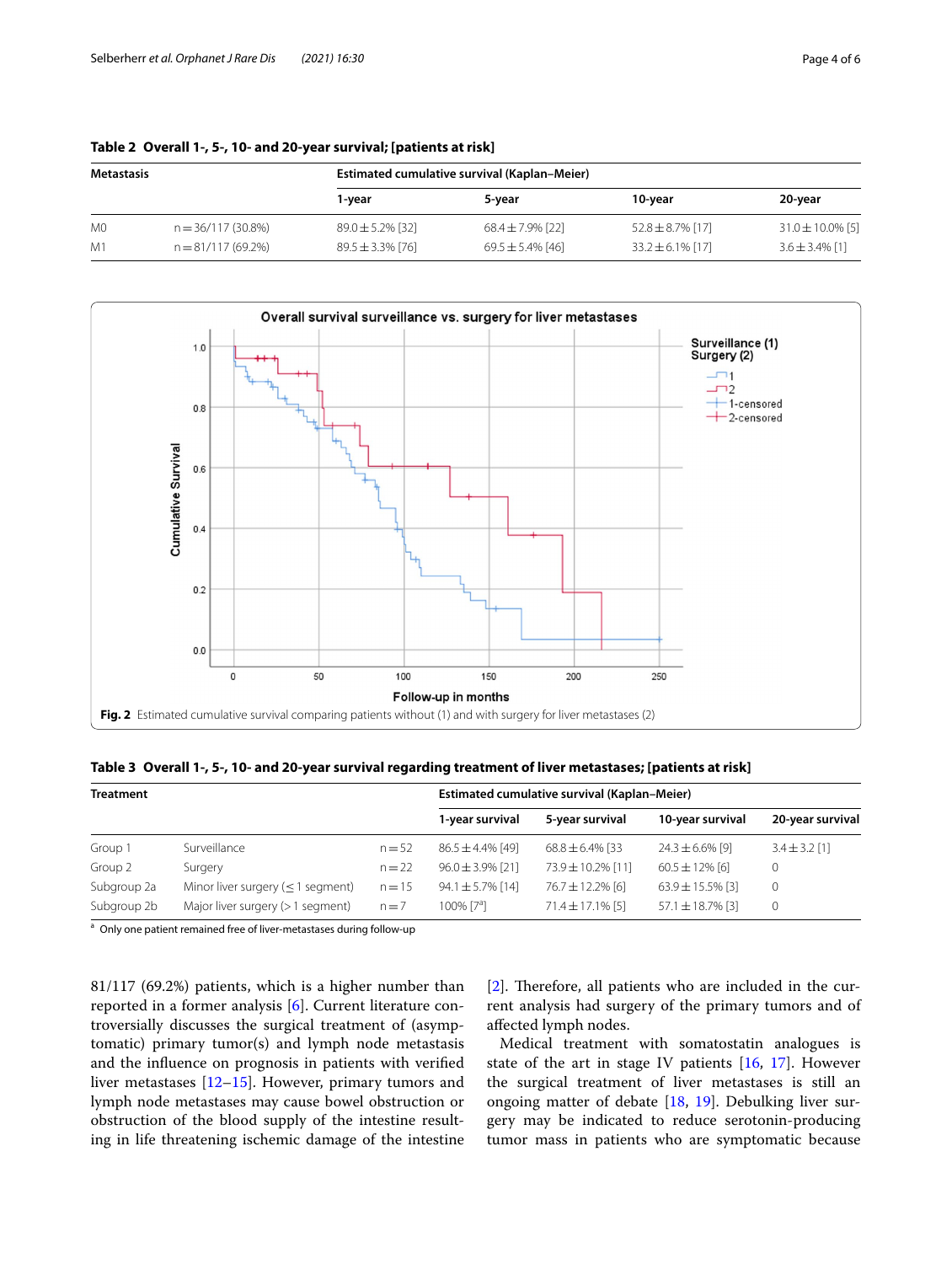of hormone excess leading to diarrhea with electrolyte defciency, fushing, sweating, palpitations or Hedinger's syndrome. In current guidelines detailed information is published on systemic therapy [\[18](#page-5-15)]. However recommendations for surgery in asymptomatic or minimally symptomatic patients with liver metastasis are lacking [[20,](#page-5-17) [21\]](#page-5-18). Recently a beneft of surgery of liver metastasis of neuroendocrine neoplasia of the pancreas was shown in regard to overall survival, however there is little data on siNENs [\[22\]](#page-5-19). Moreover, patients with siNENs early demonstrate multiple (in the majority small) bilobar liver metastases and curative surgery is rarely possible [[19\]](#page-5-16).

In the current patient cohort patients verifed with liver metastasis have a similar 1- and 5-year overall survival compared to patients with surgically treated regionalized disease (primary tumor removed and lymph node metastases dissected). This may be explained by the slow growth of liver lesions and the good interaction of generalized medical treatment and/or liver-targeted therapies  $[18, 23, 24]$  $[18, 23, 24]$  $[18, 23, 24]$  $[18, 23, 24]$  $[18, 23, 24]$ . The estimation of the mean overall survival of patients without liver metastases  $(176.3 \pm 30.3 \text{ months})$ compared to patients with liver metastases  $(98.1 \pm 8.1)$ shows a clear trend in favor of patients with regionalized disease, however statistical signifcance was not reached  $(p=0.051)$ . Comparing the 10-year overall survival of M0 (52.8 $\pm$ 8.7%) and M1 patients (33.2 $\pm$ 6.1%) a clear trend was documented and multivariate analysis showed that the presence of liver metastases was an individual risk factor associated with worse overall survival in our patient cohort. Interpretation of the results has to be done with caution because the low number of patients (17 patients at risk in each group) is a severe limitation of the study. Interestingly, the analysis showed that patients with liver metastases hardly ever survived for 20 years compared to 31.0% of patients without liver metastases.

The sub-analysis comparing overall survival of "surveillance" and "surgery" of liver-metastasis showed a statistically signifcant impact in favor of surgery (no surgery:  $88.1 \pm 8.3$  months vs. surgery:  $130.7 \pm 18.5$  months;  $p=0.04$ ). Interestingly, the short-term overall survival of up to 5-years shows equal results between the two groups (no surgery:  $68.8 \pm 6.4$ % vs. surgery:  $73.9 \pm 10.2$ %). This fnding underlines the importance of long-term treatment options in patients with siNENs; because of their very slow growth diferences between therapeutic approaches may not be seen before 10-years of followup (no surgery:  $24.3 \pm 6.6\%$  vs. surgery:  $60.5 \pm 12\%$ ). In almost the same manner the conclusion has to be drawn with caution because of a very low number of patients in the 10 year follow up (no surgery: 9, surgery: 6). It needs to be emphasized that this analysis is retrospective and that the treatment plan for each patient was made individually taking into consideration multiple factors that infuence the decision whether the patient is a candidate for liver surgery. Therefore, multiple factors must be regarded as a possible bias, i.e. comorbidities that make the patient not ft for liver surgery.

Concerning the extent of liver surgery, no diferences in survival were seen between patients with resection of "up to one" or "more liver segments". This may be explained by the extent of liver-disease at the time of surgery which is in the majority of patients more extended than documented by preoperative functional staging. The long term survival of the patients analyzed after 10-years is in concordance with literature [[9\]](#page-5-8).

## **Conclusions**

SiNENs are slowly growing tumors, even in patients with liver metastases the overall survival is very good and not signifcantly worse compared to patients without liver metastases. However, those patients who received surgery for liver metastases have a better outcome compared to patients whose liver metastases are not removed surgically. This result needs to be interpreted with caution because only patients who are ft for surgery and have metastases that can be sensibly treated by surgery did receive this treatment. Therefore, feasibility to perform surgery on liver metastases in patients with siNENs should be considered especially in patients symptomatic due to high tumor burden and serotonin hypersecretion to reduce hormone activity.

#### **Abbreviations**

5-HT: Serotonin; ENETS: European neuroendocrine tumor society; Ki-67: Kiel-67; mTOR: Mechanistic target of rapamycin; NEN: Neuroendocrine neoplasia; NET: Neuroendocrine tumor; RTK: Receptor tyrosine kinase; siNEN: Small intestinal neuroendocrine neoplasia.

#### **Acknowledgements**

**Authors' contributions**

Special thanks to the technicians and keepers of the archives at our institution.

## All authors contributed substantially to this manuscript.

#### **Funding**

This study was not funded by a third party.

#### **Availability of data and materials**

All data and material analyzed in this study is available.

#### **Ethical approval and consent to participate**

All procedures performed in this study involving human material were in accordance with the ethical standards of the institutional research committee and with the 1964 Helsinki declaration and its later amendments or comparable ethical standards. Informed consent was obtained from all individual participants included in the study.

#### **Consent for publication**

Consent for publication was obtained from all participants.

#### **Competing interests**

The authors declare that they have no competing interests.